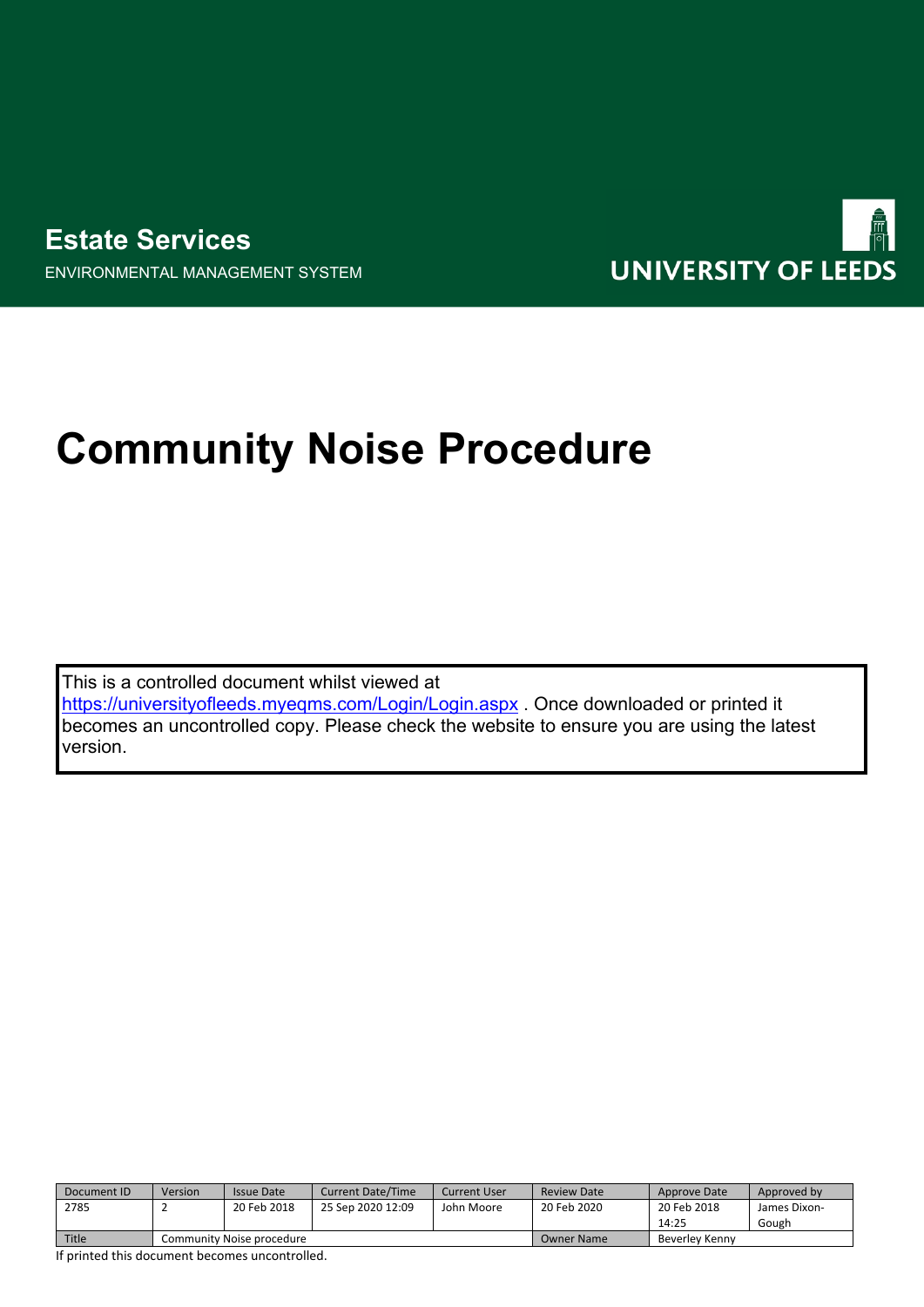## **1. INTRODUCTION**

The purpose of this procedure is to ensure that any noise generated by the University through our events, either annual or ad-hoc are properly managed to ensure that the impact on the local community is minimal.

## **2. SCOPE**

This procedure covers any large event, performance or display that is likely to generate considerable noise. This includes noise generated at the event as well as any impact created after the event is completed, typically when individuals leave the event, making sure they do so quietly and considerately. Examples would include the student summer ball or staff festival.

## **3. REFERENCES**

This procedure supports the 'Risk Management of Events Standard', which can be found here: <http://wsh.leeds.ac.uk/info/188/events/270/events> and should be directly referred to in conjunction with this document when considering the organisation of any event by the University of Leeds.

## **4. RESPONSIBILITIES**

**All staff:** Any member of staff organising an event must follow the University's 'Risk Management of Events Standard', and submit an 'Events Planning Application Form' (EPAF), detail of which can be found here:<http://wsh.leeds.ac.uk/info/188/events/270/events> indicating at point of application any event where noise may become an issue.

**Leeds University Union:** Student events are arranged through Leeds University Union, who must also follow the Risk Management of Events Standard and submit an Events Planning Application Form (EPAF) indicating at point of application any event where noise may become an issue.

**Catering and/or Conference and Events staff**: are expected to follow this procedure if responsible for organising, managing or overseeing any events.

**Event Managers:** are expected to ensure that all companies and/or individuals working on their events follow this procedure.

**Third-parties:** E.g. companies employed by the University to organise events, performers and suppliers of goods/services for events must also follow this procedure.

# **5. PROCEDURE FOR MANAGING NOISE GENERATED BY THE UNIVERSITY OF LEEDS**

Potential noise issues have been identified in five areas as below:

- **Music from our outlets**
- **External music e.g. garden areas**
- **Operational noise**
- **Customer noise**
- **Dispersal from event**

These will be managed via the following procedure:

**1. Music from our outlets & University residential accommodation** –Our outlets are in buildings of a solid brick or concrete construction, and include air conditioning systems that are acoustically

| Document ID | Version                   | <b>Issue Date</b> | <b>Current Date/Time</b> | Current User | Review Date | Approve Date   | Approved by  |
|-------------|---------------------------|-------------------|--------------------------|--------------|-------------|----------------|--------------|
| 2785        |                           | 20 Feb 2018       | 25 Sep 2020 12:09        | John Moore   | 20 Feb 2020 | 20 Feb 2018    | James Dixon- |
|             |                           |                   |                          |              |             | 14:25          | Gough        |
| Title       | Community Noise procedure |                   |                          |              | Owner Name  | Beverley Kenny |              |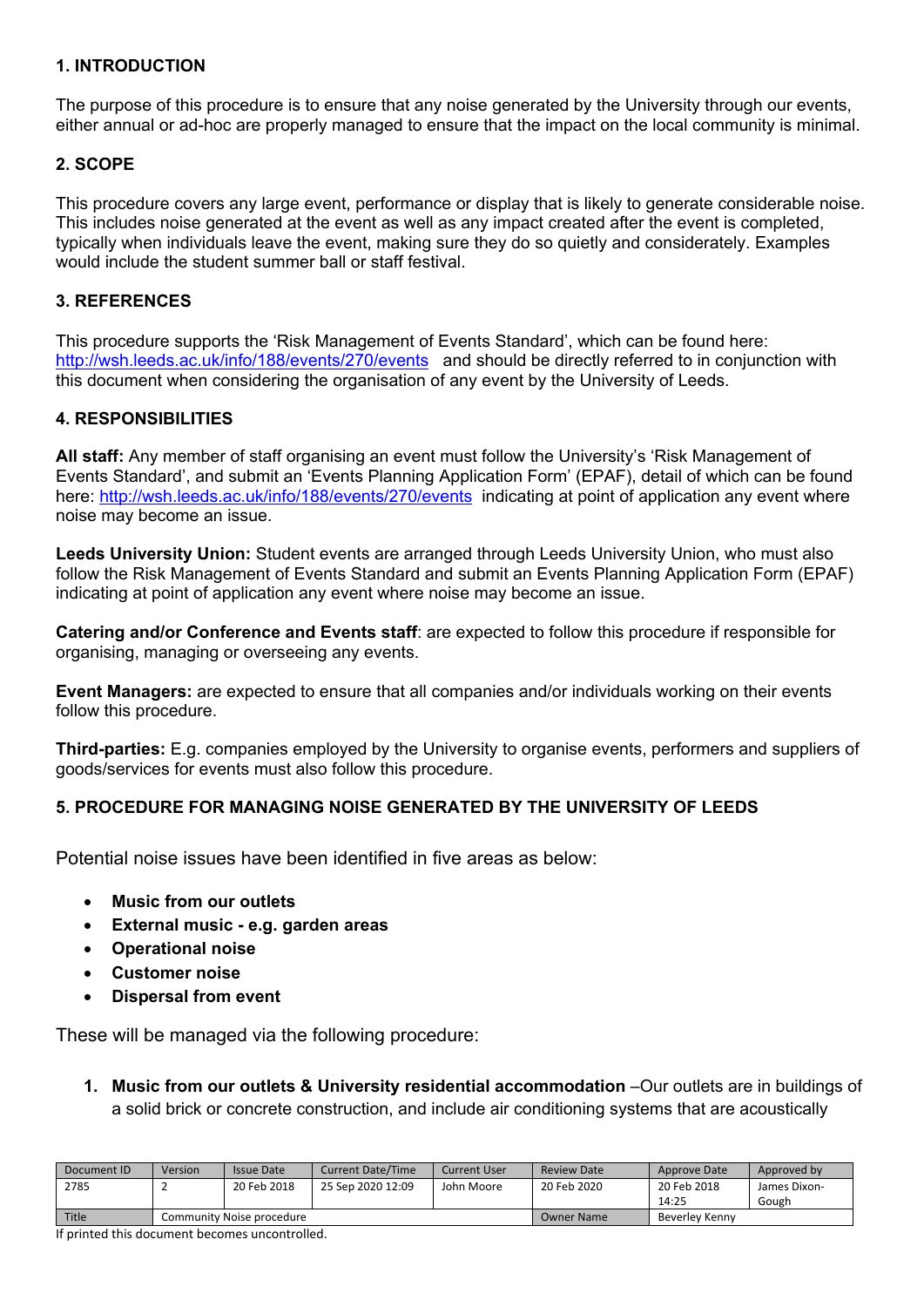sound. If a PA is used in the Terrace then the doors opposite the DJ set must remain closed throughout the event. We are aware of potential issues related to halls of residences and therefore undertake noise monitoring at these areas and provide a late night Duty Manager mobile number for wardens to contact should they have any concerns.

- **2. External music** The playing of recorded music in outside areas is not permitted except for special occasions such as the Summer Ball. However, on a limited number of occasions music is played from the balcony at the front of the LUU building and on the grassed area in the LUU precinct. Volume must be limited and the music turned off completely at least an hour before the end of the event. For large events such as the summer ball, professional noise consultants must be employed to monitor and manage volumes.
- **3. Operational noise** This includes noise from empting bottle skips, refuse collection, load outs from events, and deliveries. Due to the isolated nature of the city campus in relation to local residents, no problems have been identified, however every effort should be made to minimise the impact of this through organising, wherever possible, this activity between 7am – 10pm.
- **4. Customer Noise** this includes noise resulting from those who are entering or leaving our outlets, typically referred to as boisterous behaviour (e.g. shouting or singing), but can also be as simple as people talking loudly on their mobiles as they walk home in the early hours. Although we have no direct control over this noise, we recognise we can play a part in the reduction of any inconvenience to the community resulting from this type of noise by encouraging good neighbourly behaviour through educating individuals who use our venues.
- **5. Dispersal** Three key principles apply to dispersal:
	- Where a whole building is used and open the site will be emptied within a 30-minute timeframe. Consideration and application of the principle of staggered closing hours between our various on-campus outlets must be used.
	- Where any outlet or event involves the sale of alcohol, either as the primary purpose, or in the case of entertainment venues as a secondary service; the sale of alcohol should normally cease 20 minutes prior to the closure of the outlet (but not necessarily the termination of the event).
	- Background music and lighting levels should be used to aid a gradual dispersal. The best way to achieve this in terms of timings will need to be assessed for each event dependant on the nature of the event. Closing the Bar 15 minutes before the club music (the main event) finishes and then having no music or low level music and higher lighting levels for the remaining 15 minutes of "drinking up time" aids dispersal.
	- The event manager must also ensure information about local taxis and public transport is made available and on large scale events such as the Summer Ball, customers are directed out of the precinct area to the main roads (avoiding local residential accommodation), where a taxi collection point is managed.

# **Communications**

# External Press Relations

The Event manager should work with the University's communications team. In the case of LUU-managed events, this will be done via LUU's marketing manager. The University's communications team must manage all conversations with external press.

# Internal Press Relations

For University-managed events, the events manager must advise the University's communications team prior to the event taking place.

| Document ID | Version                   | <b>Issue Date</b> | <b>Current Date/Time</b> | Current User | <b>Review Date</b> | Approve Date   | Approved by  |  |
|-------------|---------------------------|-------------------|--------------------------|--------------|--------------------|----------------|--------------|--|
| 2785        |                           | 20 Feb 2018       | 25 Sep 2020 12:09        | John Moore   | 20 Feb 2020        | 20 Feb 2018    | James Dixon- |  |
|             |                           |                   |                          |              |                    | 14:25          | Gough        |  |
| Title       | Community Noise procedure |                   |                          |              | <b>Owner Name</b>  | Beverley Kenny |              |  |